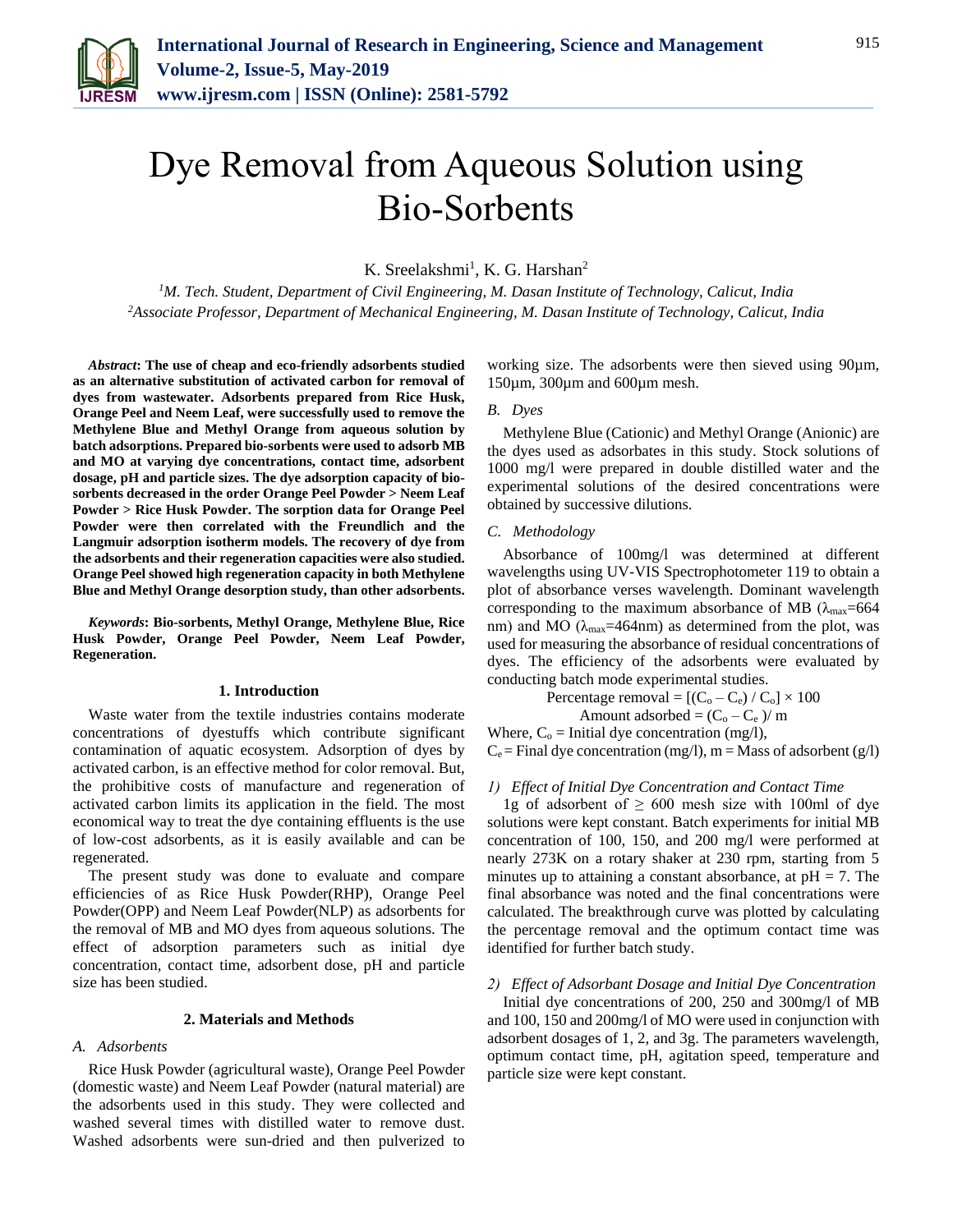

## *3) Effect of pH*

Initial pH of dye solutions were adjusted using HCl and NaOH to 5, 6, 7, 8 and 9 for 200 mg/l concentrations. Wavelength, optimum contact time, adsorbent dosage, agitation speed, temperature and particle size were kept constant.

#### *4) Effect of Particle size and Initial Dye Concentration*

Four different sized particles of ≥600µm, 300-600µm, 150- 300µm and 90-150µm mesh were used in conjunction with 100, 150 and 200mg/1 dye concentration. Wavelength, optimum contact time, adsorbent dosage, agitation speed, temperature and pH were kept constant.

From the above experiments, the optimum values of the parameters were obtained and bio-sorption experiments with these optimum parameters were carried out. The data required to plot the isotherms were calculated for the most efficient adsorbent and the data was fitted to two isotherms: Langmuir and Freundlich. Desorption of dyes from the adsorbents were studied by using distilled water and 0.5N Sulphuric Acid, conducting batch study. The desorption capacity of both were compared for all the three adsorbents and for the dyes MB and MO.

## **3. Results and Discussion**

*A. Removal of Methylene Blue Dye*









Fig. 2. Effect of initial dye concentration and contact time on adsorption of MB on OPP (Break-through Curve)



Fig. 3. Effect of initial dye concentration and contact time on adsorption of MB on NLP (Break-through Curve)

As presented in Fig. 1, Fig. 2 and Fig. 3, uptake of MB was rapid in first 15 minutes and after a certain time, the amount of MB adsorbed was almost constant. Therefore, the optimum contact time for batch experiments of RHP, OPP and NLP were taken as 35min, 25min and 50min respectively. As initial dye concentration increased, % dye removal decreased, but as the contact time increased, the % dye removal also increased.

#### *2) Effect of Adsorbant Dosage and Initial Dye Concentration*



Fig. 4. Effect of adsorbent dosage on adsorption of MB on RHP



Fig. 5. Effect of adsorbent dosage on adsorption of MB on OPP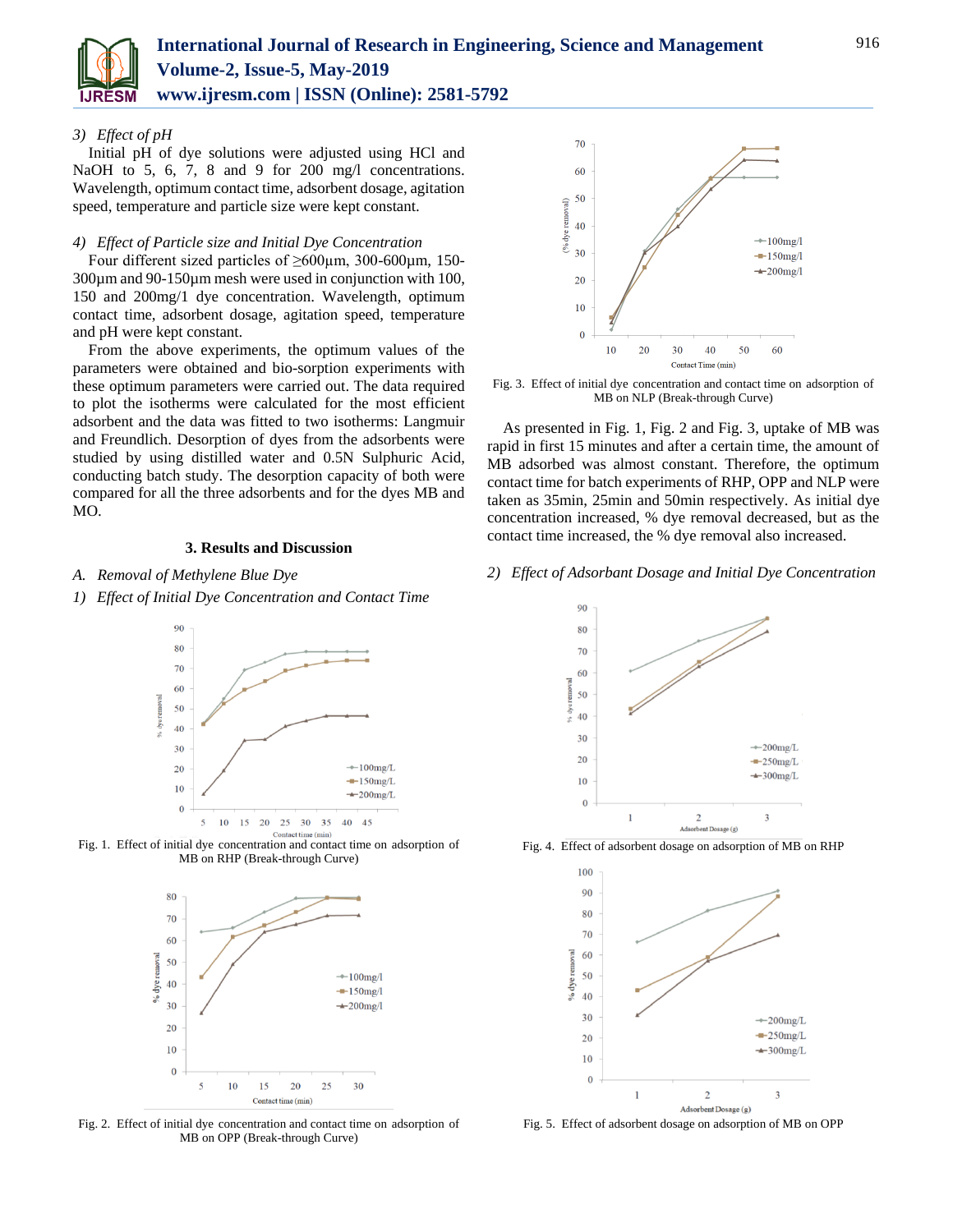



Fig. 6. Effect of adsorbent dosage on adsorption of MB on NLP

As presented in Fig. 4, Fig.5 and Fig.6, the amount of MB adsorption and percentage removal increased with increase in dosage of adsorbent. Percentage removal of MB decreased with increase in concentration. This is due to the increase in availability of surface active sites resulting from the increased dose and conglomeration of the adsorbent.



Fig. 7. Effect of pH on adsorption of MB on RHP, OPP and NLP

As pH of solution increased, % dye removal increased, Fig.7. Therefore, bio-sorption of MB is greater at alkaline condition. The basic dyes give positively charged ions when dissolved in water. Thus, in acidic medium positively charged surface of sorbent tends to oppose the adsorption of cationic sorbate species. When the pH of dye solution increase, the surface tends to acquire negative charge and thereby resulting in an increased adsorption of dyes.

#### *4) Effect of Particle size and Initial Dye Concentration*



Fig. 8. Effect of particle sizes of RHP on adsorption of MB



Fig. 9. Effect of particle sizes of OPP on adsorption of MB



Fig. 10. Effect of particle sizes of NLP on adsorption of MB

It can be observed from Fig.8, Fig.9 and Fig.10, that as the particle size increases the adsorption of dye decreases and hence the percentage removal of dye also decreases. Also, as initial dye concentration increased, % dye removal increased up to 150mg/l and then decreased. This is due to the decrease in available surface area. For larger particles, the diffusion resistance to mass transfer is high and most of the internal surface of the particle may not be utilized for adsorption and so the amount of dye adsorbed is small.

#### *5) Bio-sorption of MB at optimum parameters*

From the above experiments, the optimum values of the parameters were obtained as:

Initial Dye concentration  $= 200$ mg/l,  $pH = 9$ , Adsorbent dosage =3g, Adsorbent size  $= 90-150 \mu m$  and Time is the optimum contact time.

Table 1 shows the calculations of bio-sorption of MB at optimum parameters. It was observed from the experiments that, Orange Peel Powder is having more percentage dye adsorption capacity (78.29%) and high percentage of dye removal efficiency at lesstime (25min), when compared to Rice Husk Powder and Neem Leaf Powder. Therefore, it can be concluded that, Orange Peel Powder is more efficient in

removal of MB dye from dye containing effluents.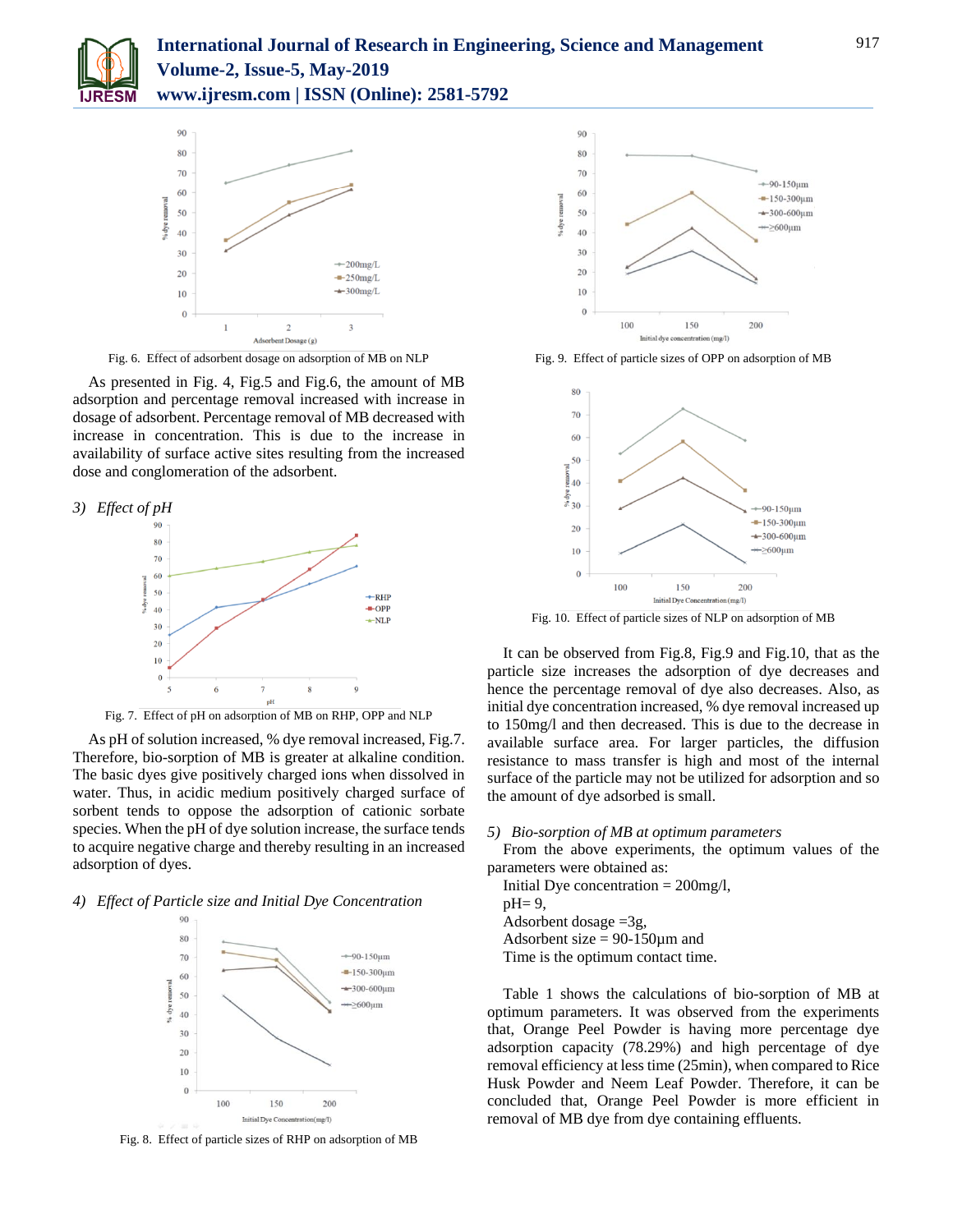

| Table 1                                                  |                   |            |            |                     |                        |          |
|----------------------------------------------------------|-------------------|------------|------------|---------------------|------------------------|----------|
| Calculations of bio-sorption of MB at optimum parameters |                   |            |            |                     |                        |          |
| Adsorbent                                                | Contact           | Initial    | Final      | Final Concentration | Adsorbed Concentration |          |
|                                                          | Time              | Absorbance | Absorbance | (mg/l)              | (mg/l)                 | adsorbed |
| Rice Husk Powder                                         | $35\text{min}$    | 0.714      | 0.273      | 76.4705             | 123.5294               | 61.7647  |
| Neem Leaf Powder                                         | 50 <sub>min</sub> | 0.714      | 0.210      | 58.8235             | 141.1764               | 70.5882  |
| Orange Peel Powder                                       | $25$ min          | 0.714      | 0.155      | 43.4173             | 156.582                | 78.2913  |

*B. Removal of Methyl Orange Dye*









Fig. 12. Effect of initial dye concentration and contact time on adsorption of MO on OPP (Break-through Curve)



Fig. 13. Effect of initial dye concentration and contact time on adsorption of MO on NLP (Break-through Curve)

As presented in Fig. 11, Fig. 12 and Fig. 13 the optimum contact time for batch experiments of RHP, OPP and NLP were taken as 15min, 40min and 60min respectively. As initial dye concentration increased, % dye removal decreased, but as the contact time increased, the % dye removal also increased.





Fig. 14. Effect of adsorbent dosage on adsorption of MO on RHP



Fig. 15. Effect of adsorbent dosage on adsorption of MO on OPP



Fig. 16. Effect of adsorbent dosage on adsorption of MO on NLP

As presented in Fig.14, Fig.15 and Fig.16, the amount of MO adsorption and percentage removal increased with increase in dosage of adsorbent. Percentage removal of MO decreased with increase in concentration. This is due to the increase in availability of surface active sites resulting from the increased dose and conglomeration of the adsorbent.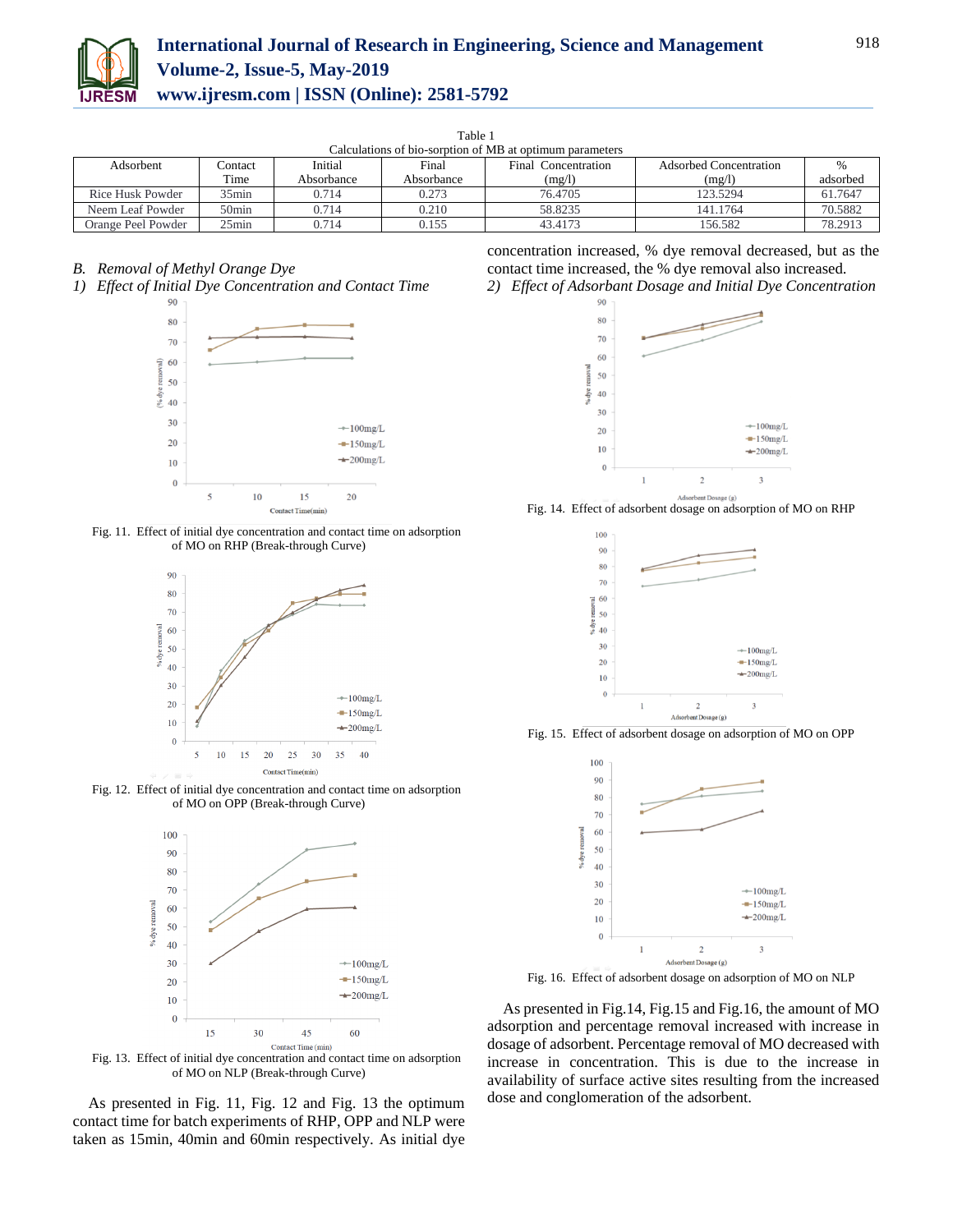

## **International Journal of Research in Engineering, Science and Management Volume-2, Issue-5, May-2019 www.ijresm.com | ISSN (Online): 2581-5792**

| Calculations of bio-sorption of MB at optimum parameters                    |          |            |                        |            |          |         |
|-----------------------------------------------------------------------------|----------|------------|------------------------|------------|----------|---------|
| Initial<br>Contact Time<br>Final<br>Adsorbent<br><b>Final Concentration</b> |          |            | Adsorbed Concentration | % adsorbed |          |         |
|                                                                             |          | Absorbance | Absorbance             | (mg/l)     | (mg/l)   |         |
| Rice Husk Powder                                                            | $35$ min | 0.714      | 0.273                  | 76.4705    | 123.5294 | 61.7647 |
| Neem Leaf Powder                                                            | $50$ min | 0.714      | 0.210                  | 58.8235    | 141.1764 | 70.5882 |
| Orange Peel Powder                                                          | $25$ min | 0.714      | 0.155                  | 43.4173    | 156.582  | 78.2913 |

Table 2

*3) Effect of pH*



Fig. 17. Effect of pH on adsorption of MB on RHP, OPP and NLP

As pH of solution increased, % dye removal decreased, Fig.17. Therefore, bio-sorption of MO is greater at acidic condition. When the pH value is low, the surface of adsorbent is positively charged by adsorbing  $H^+$  ions which is attractive to the anionic dye. With the pH increased to the alkaline condition, the adsorption decreased due to an electrostatic repulsion between MO and negative charges on the adsorbent surface.

*4) Effect of Particle size and Initial Dye Concentration*



Fig. 18. Effect of particle sizes of RHP on adsorption of MO

It can be observed that as the particle size increases the adsorption of dye decreases and hence the percentage removal of dye also decreases. For larger particles, the diffusion resistance to mass transfer is high and most of the internal surface of the particle may not be utilized for adsorption and so the amount of dye adsorbed is small.



Fig. 19. Effect of particle sizes of OPP on adsorption of MO



## *5) Bio-sorption of MO at optimum parameters*

From the above experiments, the optimum values of the parameters were obtained as:

Initial Dye concentration  $= 200$ mg/l,  $pH = 5$ , Adsorbent dosage =3g, Adsorbent size  $= 90-150 \mu m$  and Time is the optimum contact time.

Table 3 shows the calculations of bio-sorption of MB at optimum parameters. It was observed from the experiments that, Orange Peel Powder is having more percentage dye adsorption capacity (78.29%) and high percentage of dye removal efficiency at less time (25min), when compared to Rice Husk Powder and Neem Leaf Powder. Therefore, it can be concluded that, Orange Peel Powder is more efficient in removal of MB dye from dye containing effluents.

| Adsorbent          | Contact Time   | Initial Absorbance | Final Absorbance | <b>Final Concentration</b><br>(mg/l) | Adsorbed Concentration<br>(mg/l) | % adsorbed |
|--------------------|----------------|--------------------|------------------|--------------------------------------|----------------------------------|------------|
| Rice Husk Powder   | $35\text{min}$ | 0.714              | 0.273            | 76.4705                              | 123.5294                         | 61.7647    |
| Neem Leaf Powder   | 50min          | 0.714              | 0.210            | 58.8235                              | 141.1764                         | 70.5882    |
| Orange Peel Powder | $25$ min       | 0.714              | 0.155            | 43.4173                              | 156.582                          | 78.2913    |

Table 3 Calculations of bio-sorption of MB at optimum para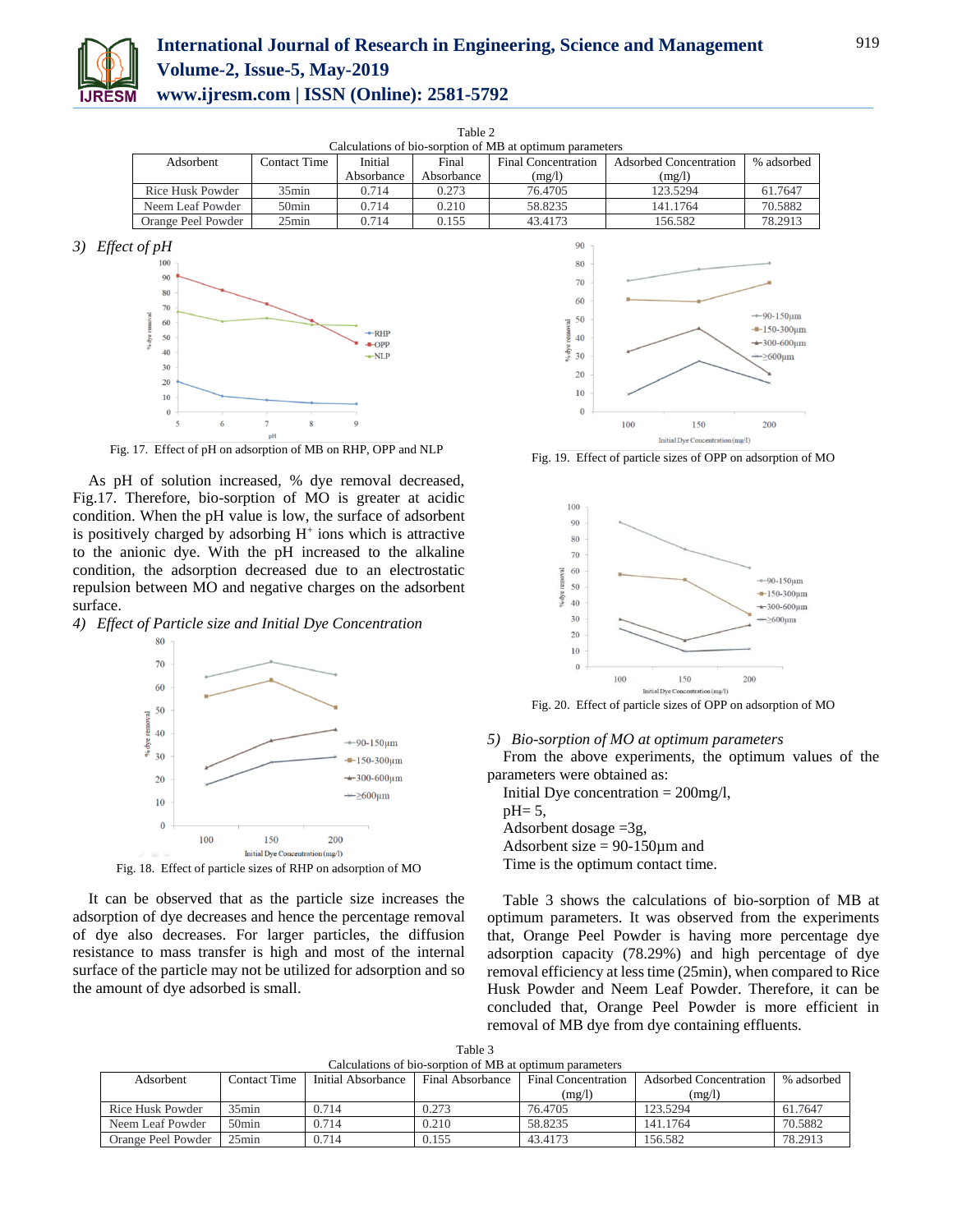

## **International Journal of Research in Engineering, Science and Management Volume-2, Issue-5, May-2019**

**www.ijresm.com | ISSN (Online): 2581-5792** 

- *C. Removal of Methyl Orange Dye*
- *1) Effect of Initial Dye Concentration and Contact Time*







Fig. 12. Effect of initial dye concentration and contact time on adsorption of MO on OPP (Break-through Curve)



Fig. 13. Effect of initial dye concentration and contact time on adsorption of MO on NLP (Break-through Curve)

As presented in Fig. 11, Fig. 12 and Fig. 13 the optimum contact time for batch experiments of RHP, OPP and NLP were taken as 15min, 40min and 60min respectively. As initial dye concentration increased, % dye removal decreased, but as the contact time increased, the % dye removal also increased.

## *2) Effect of Adsorbant Dosage and Initial Dye Concentration*







Fig. 15. Effect of adsorbent dosage on adsorption of MO on OPP



Fig. 16. Effect of adsorbent dosage on adsorption of MO on NLP

As presented in Fig.14, Fig.15 and Fig.16, the amount of MO adsorption and percentage removal increased with increase in dosage of adsorbent. Percentage removal of MO decreased with increase in concentration. This is due to the increase in availability of surface active sites resulting from the increased dose and conglomeration of the adsorbent.

*3) Effect of pH*



Fig. 17. Effect of pH on adsorption of MB on RHP, OPP and NLP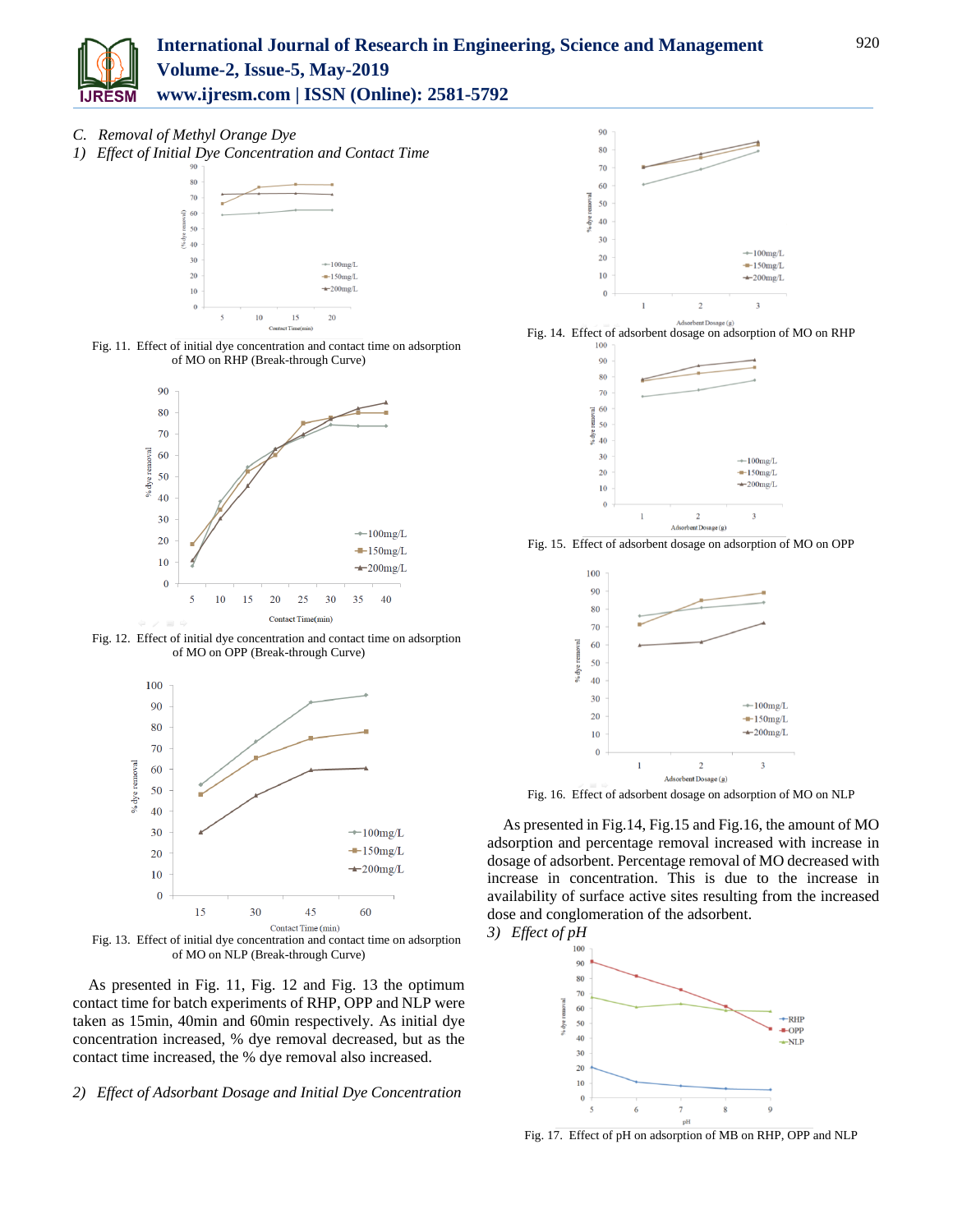

| `able |  |
|-------|--|
|       |  |

| Calculations of bio-sorption of MO at optimum parameters |                                                                                                        |            |            |         |            |         |
|----------------------------------------------------------|--------------------------------------------------------------------------------------------------------|------------|------------|---------|------------|---------|
| Adsorbent                                                | Initial<br>Final<br><b>Adsorbed Concentration</b><br><b>Contact Time</b><br><b>Final Concentration</b> |            |            |         | % adsorbed |         |
|                                                          |                                                                                                        | Absorbance | Absorbance | (mg/l)  | (mg/l)     |         |
| Rice Husk Powder                                         | 5min                                                                                                   | 0.745      | 0.289      | 77.5838 | 122.416    | 61.208  |
| Neem Leaf Powder                                         | 60 <sub>min</sub>                                                                                      | 0.745      | 0.228      | 61.208  | 138.791    | 69.3959 |
| Orange Peel Powder                                       | 40 <sub>min</sub>                                                                                      | 0.745      | 0.098      | 26.3087 | 173.691    | 86.845  |

As pH of solution increased, % dye removal decreased, Fig.17. Therefore, bio-sorption of MO is greater at acidic condition. When the pH value is low, the surface of adsorbent is positively charged by adsorbing  $H^+$  ions which is attractive to the anionic dye. With the pH increased to the alkaline condition, the adsorption decreased due to an electrostatic repulsion between MO and negative charges on the adsorbent surface.

*4) Effect of Particle size and Initial Dye Concentration*



Fig. 18. Effect of particle sizes of RHP on adsorption of MO



Fig. 19. Effect of particle sizes of OPP on adsorption of MO



Fig. 20. Effect of particle sizes of OPP on adsorption of MO

It can be observed that as the particle size increases the adsorption of dye decreases and hence the percentage removal of dye also decreases. For larger particles, the diffusion resistance to mass transfer is high and most of the internal surface of the particle may not be utilized for adsorption and so the amount of dye adsorbed is small.

*5) Bio-sorption of MO at optimum parameters*

From the above experiments, the optimum values of the parameters were obtained as:

Initial Dye concentration  $= 200$ mg/l,

 $pH=5$ .

Adsorbent dosage =3g,

Adsorbent size  $= 90-150 \mu m$  and

Time is the optimum contact time.

Table 2 shows the calculations of bio-sorption of MO at optimum parameters. It was observed from the graphs that, Orange Peel Powder is having more percentage dye adsorption capacity (86.845%) and high percentage of dye removal efficiency at comparatively less time (40min), when compared to Rice Husk Powder and Neem Leaf Powder. Therefore, it can be concluded from the experiments, that Orange Peel Powder is more efficient in removal of MO dye from dye containing effluents.

#### *D. Adsorption Isotherms*

#### *1) Isotherms for MB dye removal*

3g of Orange Peel Powder was taken for the initial dye concentrations of 100,150,200,250 and 300 mg/l MB dye solutions of 100ml each. The pH was adjusted to 9 and the agitation time was the optimum contact time 25min.



Fig. 22. Langmuir Adsorption Isotherm of MB dye using OPP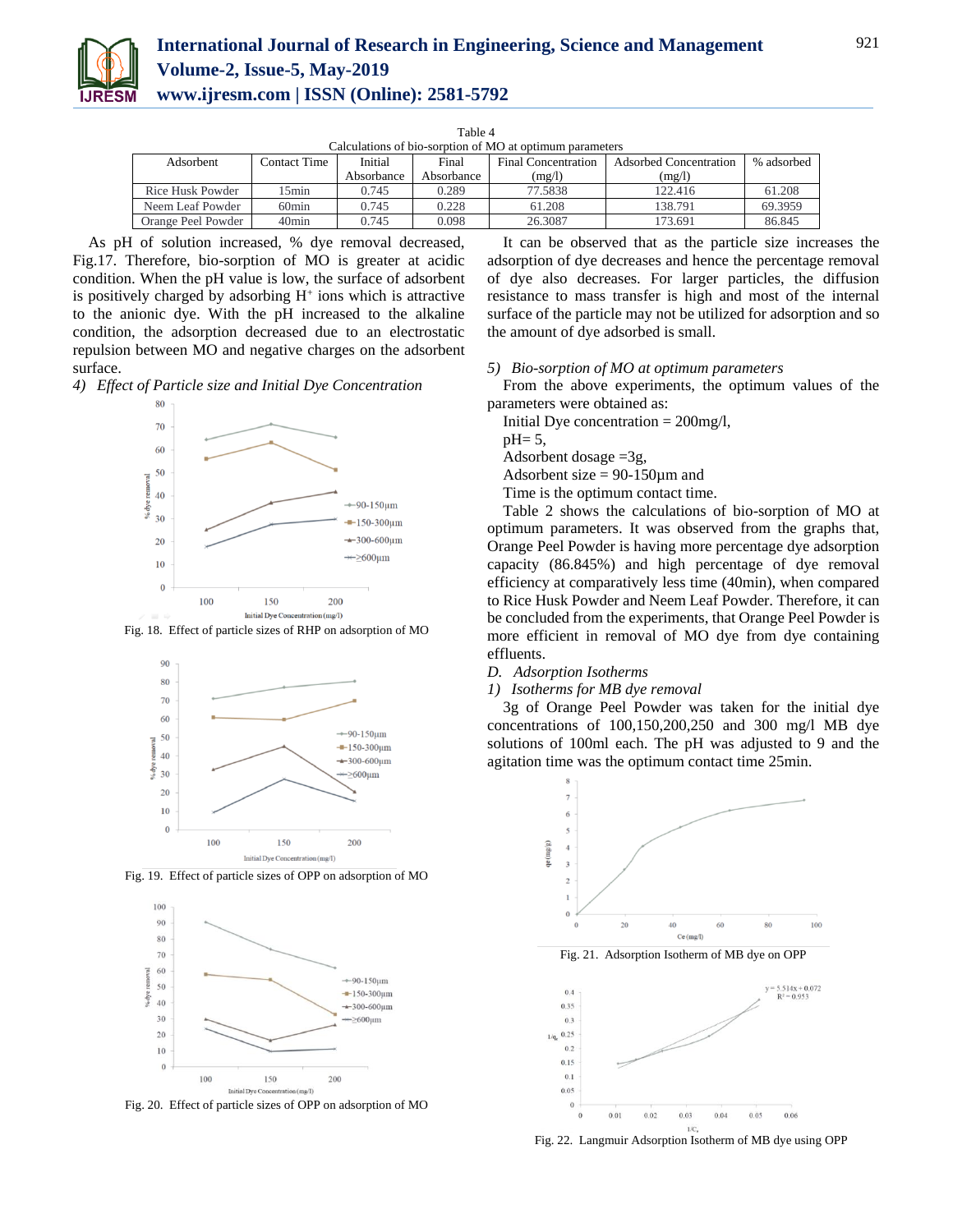

## **International Journal of Research in Engineering, Science and Management Volume-2, Issue-5, May-2019 www.ijresm.com | ISSN (Online): 2581-5792**



Fig. 23. Freundlich Adsorption Isotherm of MB dye using OPP

Table 5 Parameters obtained for Langmuir and Freundlich equations for MB dye

| Langmuir Isotherm       |              | Freundlich Isotherm |             |                |
|-------------------------|--------------|---------------------|-------------|----------------|
| $q_{\text{mon}}$ (mg/g) | $K_L$ (l/mg) | $\mathbf{n}^2$      | $K_F(mg/g)$ | $\mathbf{D}^2$ |
| 13.888                  |              |                     | 1.8057      | 0.010          |

## *2) Isotherms for MO dye removal*

3g of Orange Peel Powder was taken for the initial dye concentrations of 100,150,200,250 and 300 mg/l MO dye solutions of 100ml each. The pH was adjusted to 5 and the agitation time was the optimum contact time 40min.



Fig. 26. Freundlich Adsorption Isotherm of MO dye using OPP

| Table 6 |                                                                      |              |                |                     |                |  |  |
|---------|----------------------------------------------------------------------|--------------|----------------|---------------------|----------------|--|--|
|         | Parameters obtained for Langmuir and Freundlich equations for MO dye |              |                |                     |                |  |  |
|         | Langmuir Isotherm                                                    |              |                | Freundlich Isotherm |                |  |  |
|         | (mg/g)<br>$q_{\text{mon}}$                                           | $K_L$ (l/mg) | $\mathbb{R}^2$ | $K_F(mg/g)$         | $\mathbf{R}^2$ |  |  |
|         | 13.888                                                               | 0.01305      | 0.953          | 1.8057              | 0.919          |  |  |

From Table 5 and Table 6 it is clear that, in the cases of both MB and MO dye adsorptions, the Langmuir isotherm is having the highest regression value and hence the best fit. From the values of RL obtained from the Langmuir plot of MB and MO dye, it is observed  $0 < R_L < 1$  and therefore it can be concluded that adsorption shows a favourable nature. From the values of 1/n obtained from the Freundlich plot of MB and MO dyes, it is observed  $1/n < 1$  and therefore it indicates a normal adsorption**.** Smaller the value of 1/n, greater is the expected heterogeneity. Therefore, more heterogeneity is seen in the adsorption of MO dye. Also, the value of n lies between one and ten, and this indicates a favorable sorption process.

#### *E. Regeneration*

The adsorbents Rice Husk Powder, Orange Peel Powder and Neem Leaf Powder after the adsorption experiments at optimum parameters of MB and MO dye removal were used for the regeneration experiments with distilled water and 0.5N  $H<sub>2</sub>SO<sub>4</sub>$ .

| Table 7                                      |                 |                 |  |  |  |  |  |
|----------------------------------------------|-----------------|-----------------|--|--|--|--|--|
| Percentage dye desorption of distilled water |                 |                 |  |  |  |  |  |
| Adsorbents                                   | MB % desorption | MO % desorption |  |  |  |  |  |
| <b>RHP</b>                                   | 10.909          | 13.1868         |  |  |  |  |  |
| NLP                                          | 57.0576         | 51.356          |  |  |  |  |  |
| <b>OPP</b>                                   | 74.3727         | 73.993          |  |  |  |  |  |
|                                              |                 |                 |  |  |  |  |  |

| Table 8<br>Percentage dye desorption of $0.5N$ H <sub>2</sub> SO <sub>4</sub> |                 |                 |  |  |  |  |  |
|-------------------------------------------------------------------------------|-----------------|-----------------|--|--|--|--|--|
| Adsorbents                                                                    | MB % desorption | MO % desorption |  |  |  |  |  |
| <b>RHP</b>                                                                    | 54.772          | 60.00           |  |  |  |  |  |
| NLP                                                                           | 84.294          | 94.5736         |  |  |  |  |  |
| <b>OPP</b>                                                                    | 92.1146         | 98.6068         |  |  |  |  |  |

 $0.5N H<sub>2</sub>SO<sub>4</sub>$  seems to be more efficient in desorbing the MB and MO dye than compared to distilled water. It is also seen that, the recovery of dye is more from the orange peel powder than other adsorbents and therefore the regeneration of Orange Peel Powder is much easier and effective by using  $0.5N H<sub>2</sub>SO<sub>4</sub>$ .

#### **4. Conclusion**

In this study, bio-sorption of dyes from the aqueous solutions was studied by batch adsorption experiments and also the regeneration capacities of the adsorbents were studied. Dye removal efficiencies of low-cost adsorbents were studied on acidic and basic dyes. The color removal efficiencies of the adsorbents have a break through curve, in which there shows no further color removal after a particular time, which gives the optimum contact time. From the comparative results, it is clearly known that, the effect of duration plays a very important role in adsorption process of color removal. From the study, it is able to conclude that bio-sorption is a very effective method from the treatment of dye containing effluents, mainly the textile industry effluents and the adsorbents can be recycled effectively in a very eco-friendly manner.